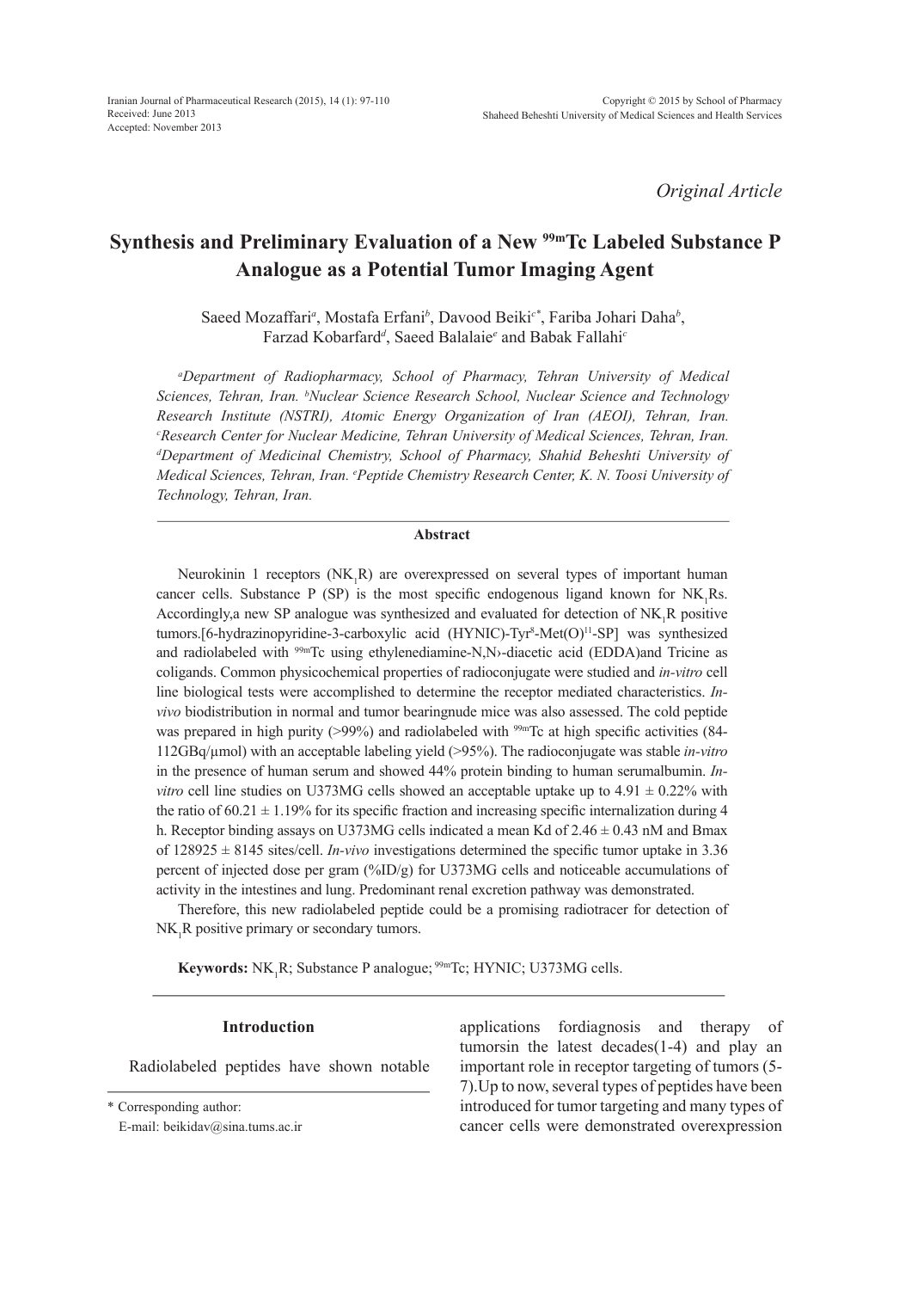of various peptide receptors (8-10).

Substance P (SP) is an undecapeptide which belongs to a family of neuropeptides known as tachykinins with the common C-terminal sequence  $Phe-X-Gly-Leu-Met-NH<sub>2</sub>$ . . Until now three different transmembrane G-protein coupled receptors named Neurokinin 1- 3 receptors ( $NK_1R$ ,  $NK_2R$  and  $NK_3R$ ) are known for biological functions of tachykinins. The number ordering in NKRs nomenclature is according to the preferred affinity of them to the SP, NKA, and NKB, respectively. Thus, SP is the most specific endogenous ligand known for  $NK_1Rs(11, 12)$ . SP is the mediator of many biological actions both in central nervous system (CNS) and peripheral nervous system (PNS) independently in  $\mu$ M and nM concentrations. The physiological presence of  $NK_1Rs$  have been reported in several types of normal tissues including brain, salivary glands, thymus, lymphatic tissues, smooth muscles of the gastrointestinal and respiratory tracts. SP plays its physiological roles as a vasoactive, secretary, and mitogenic factor (13-15). This neuropeptide is also an important mediator of some pathological conditions such as emesis, inflammation, wound healing, pain, anxiety and depression (15-17). Additionally, SP has been recognized as a stimulator of angiogenesis and mitosis in the progression of various malignancies with increased expression of  $NK_1$ Rsdescribed in several tumors including glioma (GBM), colorectal carcinoma, pancreatic carcinoma, breast carcinoma, retinoblastoma, neuroblastoma, melanoma, laryngeal carcinoma, and oral squamous cell carcinoma (18-21). Since SP could be developing compound in several cancer cell types via  $NK_1Rs$ , numerous approaches to design a specific radiopharmaceuticals which target the  $NK_1Rs$ have been described applying SP analogues and other compounds (22-26). Nevertheless, more efforts are needed for development of these agents. With this concept, the aim of the present study was synthesis and <sup>99m</sup>Tc radiolabeling of a new SP analogue, and to evaluate potential affinity of the mentioned radiolabeled peptide by *in-vitro* and *in-vivo* tests on human malignant astrocytoma cell line (U373MG) as a model for  $NK_1R$  expressing tumors.

## **Experimental**

## *General*

Rink amide MBHA (4-methylbenzhydrylamine) resin and all of the Fmoc-protected amino acids were purchased from Nova Biochem. Boc-HYNIC reagent was synthesized as previously reported method by Abrams *et al.* (27). Solvents, coupling reagents, pyridine, and other reagents were purchased from Fluka, and used without further purification. All aqueous solutions were made using double distilled ultrapure water and filtered by  $22 \mu$  filters before biological uses. The cell lines were cultured in Dulbecco's Modified Eagle's Medium (DMEM) and Roswell Park Memorial Institute (RPMI 1640) mediums supplemented with  $10\%$  (v/v) fetal bovine serum (FBS), 2mM L-Gln, 100 units/mL penicillinG, 100 µg/mL streptomycin from Gibco at 37 °C, 95% humidity, 5%  $CO<sub>2</sub>$  in a sterile incubator. Sodium pertechnetate  $(Na^{99m}TcO_4)$  was obtained from commercially available<sup>99</sup>Mo/<sup>99m</sup>Tc generator (AEOI, Tehran, Iran).A JASCO 880-PU intelligent pump reverse phase high performance liquid chromatography (RP-HPLC) with a multiwave length UV detector and a flow-through Raytest-Gabi γ-detector was used for HPLC analysis. A CC 250×4.6mmNucleosil 120-5 C18 column from Teknokroma was used for analytical HPLC, and a VP 250×30 mm Nucleosil 100-5 C18 column was used for semi-preparative HPLC purification. The mobile phase was  $0.1\%$  (v/v)TFA/H<sub>2</sub>O (Solvent A) and ACN (Solvent B)with the following gradients. Method I for analytical HPLC: 0-5 min 5% B (95% A), 5-20 min 5-100% B, 20-25 min 100% B, 25-30 min 100-5% B, 30-35 min 5% B; flow = 1 mL/min;  $\lambda$  = 280 nm. Method II for semi-preparative HPLC: 0-2 min 20% B (80% A), 2-17 min 20-50% B, 17- 19 min 50-100% B), 19-21 min 100% B), 21-25 min 100-20% B, 25-27 min 20% B; flow = 15 ml/ min,  $\lambda$  = 280 nm. Mass spectrum was recorded on an Agilent 1100/Bruker Daltonic (Ion trap) VL instrument (LC-MS) using electro-sprayionization (ESI) mode. Quantitative gamma counting was performed on a well-type NaI γ-counter EG&G/ ORTEC Model 4001M. Male albino mice and male athymic nude mice were obtained from animal house of research laboratories (AEOI, Tehran, Iran). U373MG cells were obtained from National Cell bank of Iran (NCBI, Pasteur Institute of Iran).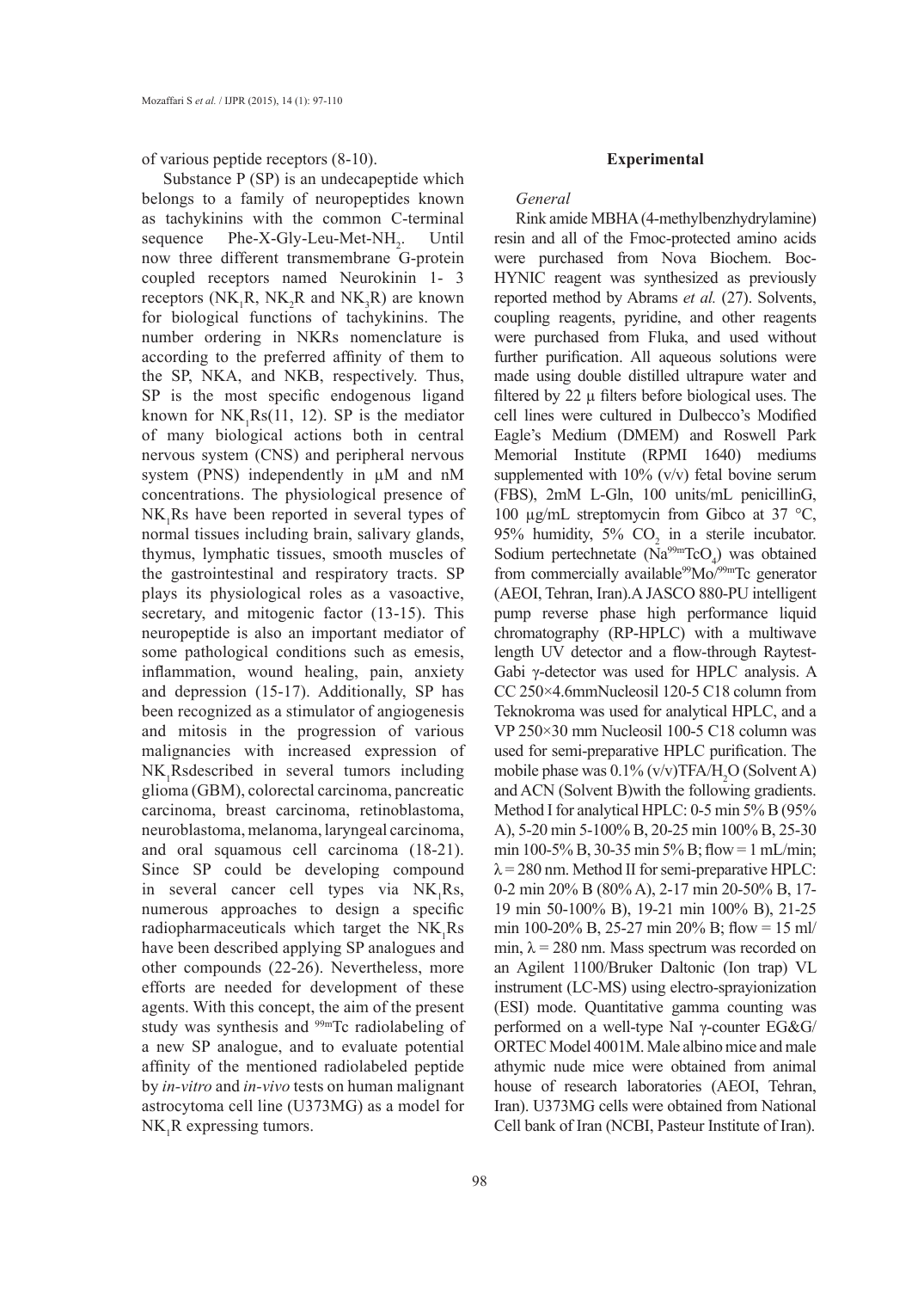$HYNIC-Tyr<sup>8</sup>-Met(O)<sup>11</sup>-SP was synthesized$ according to the standard Fmoc solid phase peptide synthesis chemistry on Rink Amide MBHAresin with loading capacity of 0.69 mmol/g. Briefly, the treatment of diisopropylcarbodiimide (DIC) and N-hydroxybenzotriazole (HOBT)activated carboxyl groups of the Fmoc amino acids to react with the N-terminal amino groups of growing peptide on Rink Amide MBHA resinfor stepwise amino acid addition. The carbodiimide/ HOBT coupling strategy was used to minimize the racemization of chiral amino acids and to increase the yield of reactions as the strategy needs equimolar application of amino acids and coupling reagents theoretically. Coupling of each amino acid was performed in the presence of 3 mol excess of Fmocamino acid, 3 mol excess of HOBT, 3 mol excess of DIC and 5 mol excess of diisopropylethylamine (DIPEA) in dimethylformamide (DMF), even though the first Fmoc amino acid was coupled to amino groups of the resin in the presence of 5 mol excess of reagents to achieve the maximum loading on resin active sites. The Kaiser test was used to assess the fullness of coupling reactions and the Fmoc groups were removed by adding 20% piperidine in DMF. Finally, coupling of Boc-HYNIC to peptide was performed in the presence of 1.2 mol excess of Boc-HYNIC, 2.5 mol excess of 2-(7-aza-1H-benzotriazole-1-yl)-1,1,3,3 tetramethyluronium hexafluorophosphate (HATU), and 5 mol excess of DIPEA in DMF. The cleavage step from the resin and the final deprotection of all remained protecting groups was done in a standard cocktail containing trifluoroaceticacid (TFA), triisopropylsilane (TIPS), thioanisole, and water (92.5:2.5:2.5:2.5). The crude peptide was precipitated into cold petroleum ether/diisopropyl ether (50:50). Then, the precipitate was dissolved in water/methanol (50:50) and purified by semi-preparative RP-HPLC (method II).The purified product was lyophilized in vacuum and characterized by analytical HPLC and LC-MS.

## *Radiolabeling with 99mTc*

Labeling of HYNIC-peptide was performed as previously described  $(28-31)$  with <sup>99m</sup>Tc in the presence of ethylenediamine-N,N›-diacetic acid (EDDA) and tris(hydroxymethyl)methylglycine (Tricine) as coligands using an exchange labeling approach with both present together. In brief, the labeling process was done by adding 10.75 μL of the stock solution (20 μg of peptide), 15 mg of Tricine and 5 mg of EDDA as coligands in 0.5 mL of water. Then,  $40 \mu g$  SnCl<sub>2</sub> (10  $\mu$ L of freshly prepared  $4 \text{ mg/mL SnCl}_2$  in nitrogen-purged  $0.1 \text{ M}$ HCl) was added to this solution. Instantly, 30-35 mCi (1110-1295MBq) of freshly eluted sodium pertechnetate  $(Na^{99m}TcO_4)$  in 0.5 mL normal saline was added to the solution and incubated for 15 min at 95 °C in a shielded container. After cooling down to room temperature, the labeling yield was checked on RP-HPLC.

# *In-vitro evaluation of radiolabeled peptides Stability in aqueous solution and human serum*

The stability of radiolabeled peptide in aqueous solution was evaluated by incubation of the reaction mixture at room temperature (25 °C)up to 24 h.Stability in human serum at 37 °C was tested in parallel after adding 100 μL of reaction mixture to 1ml of fresh human serum. The incubation mixtures were sampled at 1, 4, and 24 h time points. Serum samples (100-200 μL) were treated with ethanol (200-400 μL) and centrifuged (4000 g, 5 min, 4 °C) to precipitate the serum proteins. 20-100 μL aliquots from the supernatant were separated to assess the degradation of 99mTc labeled peptide by RP-HPLC (method I). 100 μL aliquots from the 25 °C incubated mixture were passed through a 22 μ filter to eliminate possible  $99m$ Tc colloids and then, 5-20 μL of filtrate were analyzed by RP-HPLC as well.

## *Protein binding*

For protein binding estimation, freshly labeled peptide solution was filtered through a 22 μ filter and a 100 μL aliquot of filtrate was incubated in 1ml fresh human serum for 2 h. After ethanol treatment and centrifugation (4000 g, 5 min, 4  $^{\circ}$ C), all the supernatant was completely removed. A slight wash with 1x phosphate-buffered saline (PBS) was done on the surface of the sediment and the eluate was added to the removed supernatant. The total activity of the supernatant and the activity of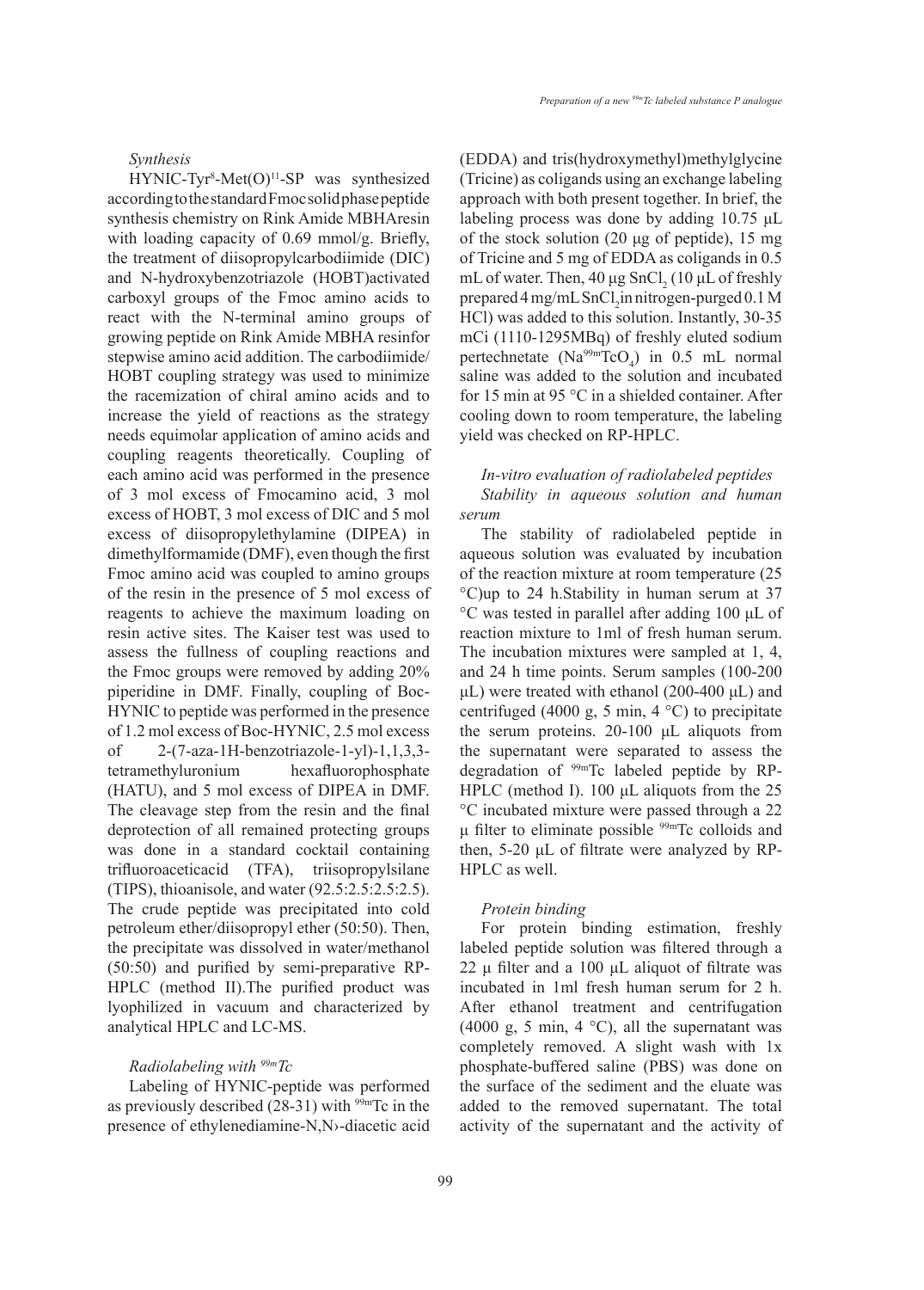the sediment were measured by well-type NaI γ-counter to determine the percentage of radio peptide bound or transferred to albumin and other serum proteins.

#### *Log p-values*

In a 2 mL microtube,  $0.5$  mL of the<sup>99m</sup>Tc labeled peptides in PBS was mixed with 0.5 mL of octanol. The tube was vigorously vortexed over a period of 10 min and centrifuged at 4000g for 5 min. Three aliquots of 100 μL were sampled from eachlayer and counted in theγ counter. The averaged activities from the aqueous and the octanol layers were used to calculate the log p-values. The octanol-to-water partition coefficient  $(P_{o/w})$  of the radiolabeled peptides was calculated by dividing the counts of the octanol phase by that of the aqueous phase.

# *In-vitro cell line studies*

All the main cell studies were performed on U373MG human Glioblastoma cell lines. Cells were cultured in DMEM was supplemented with L-glutamine, antibiotics (penicillin, streptomycine, gentamycine) and10% FBS. They were grown in culture until a sufficient number of cells were available. At proper times, cells were detached by trypsin-EDTA (0.25% and 0.02%) from the culture flask and diluted with fresh medium to start a new culture or the cell line tests.

# *Internalization and surface binding studies in U373MG cell lines*

Internalization of the <sup>99m</sup>Tclabeled  $HYNIC-Tyr<sup>8</sup>-Met(O)<sup>11</sup>-SP was studied as$ previously described method(32, 33) with some modifications. In brief, newly detached U373MG cells were seeded in six-well plates 12 h before the experiment. Their culture medium was replaced by 1.2 mL of previously warmed fresh medium and cells were allowed to adjust to the medium for 1 h at 37  $\degree$ C, 5% CO<sub>2</sub>. In order to determine nonspecific internalization, one line of wells per plate was incubated with 10000 fold excess of unlabeled SP (25 nmol peptide in 150 μL PBS per well) at  $37^{\circ}$ C/5% CO<sub>2</sub> for 15 min to block  $NK_1Rs$ . Then about 150 $kBq$  (2.5 pmol peptide) in 150 μL diluted solution of freshly radiolabeled peptide was added to each of the

wells and were incubated (in triplicates) for 0.5, 1, 2 and 4 h at 37  $\degree$ C/5% CO<sub>2</sub>, respectively. As the final volume of blocked wells was 1.5 mL, the content volume of unblocked wells was adjusted to 1.5 mL by adding 150 μL PBS per well. At each time point, radioactive media were aspirated and wells were washed twice with cold PBS (1x, pH 7.2) to remove free radio peptides. After that, cells were treated with 1 mLGly buffer (0.2M, pH adjusted to 2.8 with 1 M HCl) at room temperature for 5 min (twice) to remove cell-surface bound radio peptide. Finally, the cells were detached from the plates by three steps incubation with 1N NaOH at room temperature for 5 min to determine the internalized radio peptide. All consequent fractions were measured with a NaI γ-counter and results were expressed as percentage of total activity per well (free + cell-surface bound + internalized). Nonspecific accumulations were subtracted from totals to determine the specific accumulations.

# *Saturation binding experiment (Kd and Bmax)*

For saturation binding experiment, U373MG cells were incubated with increasing concentrations of <sup>99m</sup>Tc labeled HYNIC-Tyr<sup>8</sup>- $Met(O)^{11}-SP$  in the presence and absence of excess unlabeled SP to determine nonspecific (NSB) and total binding (T), respectively. In brief, newly detached U373MG cells were suspended in fresh RPMI medium and aliquots of 800000 cell/1mL were prepared in 5 mL test tubes. In a series of tubes, various concentrations of radiolabeled peptide (0.01-10 nM) in triplicate were the only added but in the other series the radiolabeled peptide was added as well with a fixed amount of excess unlabeled SP. The tubes were incubated for 90 min with a slight shaking every 5 min and were centrifuged at 200 g. Then the supernatants were removed and the surface of cell pellets were washed with cold PBS 1x slightly. The radioactivity of the supernatants was counted to determine the free radiopeptide amounts. The radioactivity of the pellets was counted to measure the NSB and T. The affinity for the radio ligand (Kd) and the maximal number of receptor binding sites (Bmax) were calculated from specific binding (SB) curve using the nonlinear regression analysis of Graphpad Prism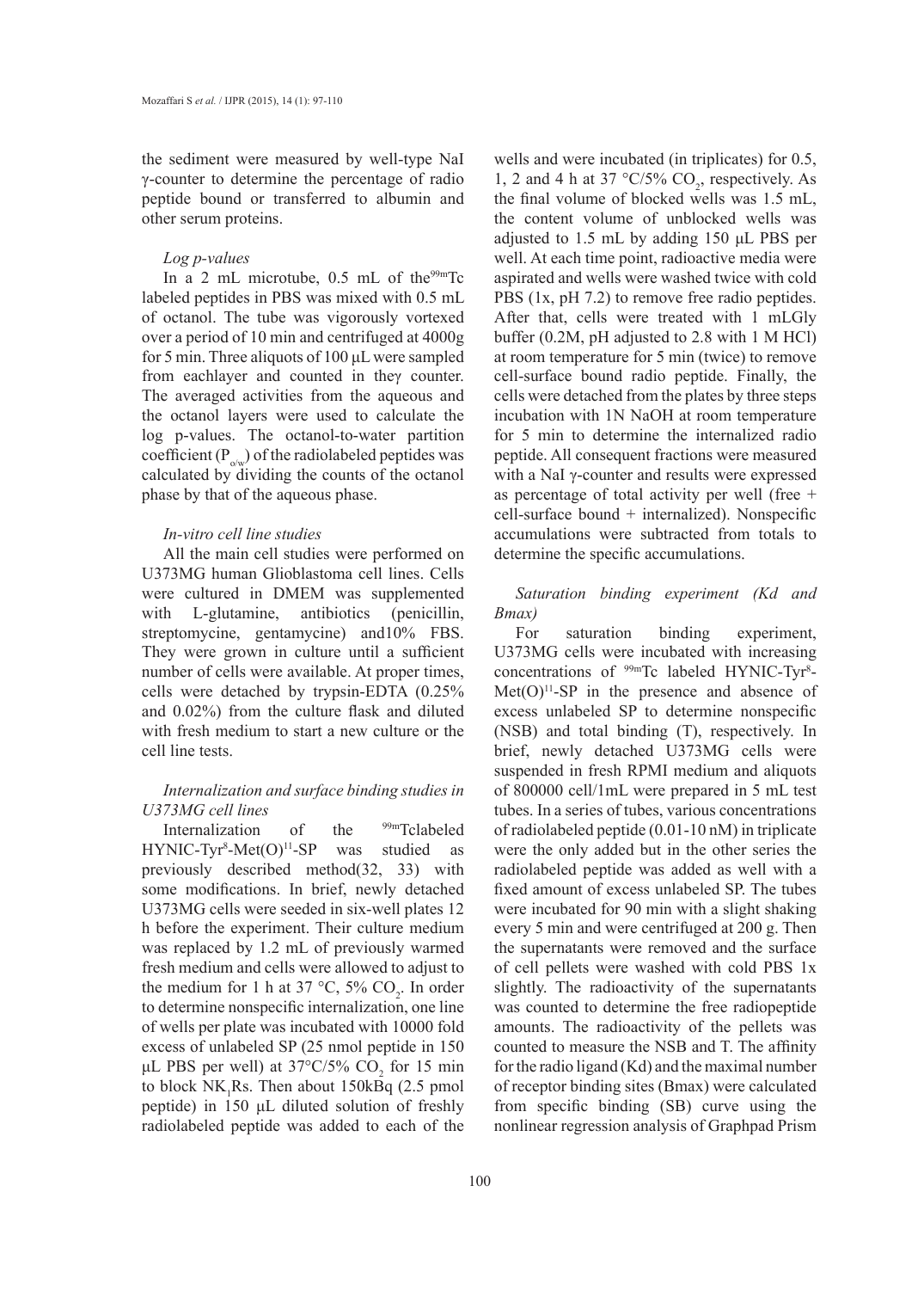| Compound                 | <b>Chemical formula</b>      | <b>Calculated</b><br>mass $(g/mol)$ | <b>Observed</b><br>mass(m/z) | <b>RP-HPLC</b><br>$Rt$ (min) | Purity<br>$\frac{9}{6}$ |
|--------------------------|------------------------------|-------------------------------------|------------------------------|------------------------------|-------------------------|
| $HYNIC-Tvr8-Met(O)11-SP$ | $C_{69}H_{103}N_{21}O_{16}S$ | 1514.75                             | 758.1 $[M+2H]^{2+}$          | 12.66                        | > 99                    |

#### **Table 1**. Analytical data of  $HYNIC-Tyr<sup>8</sup> - Met(O)<sup>11</sup>-SP.$

## $5<sup>th</sup>$  (SB = T - NSB).

## *In-vivo evaluation of radiolabeled peptide*

Male albino mice in a weight range of18- 24 g were used for normal mice treatments and malenude mice (6 to 8 weeks old) were used for *in-vivo* tumor treatments. The mice were housed at controlled room temperature  $(25 \text{ °C})$  in a 12 h light/12 h dark schedule. They were kept in standard cages with free access to food and water except during the experiments. The nude mice were grown and kept in isolated sterile condition. All animal experiments were carried out in compliance with our institutional ethical guidelines.

## *Biodistribution in normal mice*

Freshly labeled <sup>99m</sup>Tc-HYNIC-Tyr<sup>8</sup>-Met(O)<sup>11</sup>-SP (purity>98%) was diluted to 3.3 nmol/mL with normal saline and a dose of 800  $\mu$ Ci/ 330 pmol in 100 µL was injected to each mouse via the tail vein. Also agroup of three animals (blocked group) were given150 µg of SP in 50 µL salineco-injected with the radiopeptide to determine the non-specific biodistribution of the radiopeptide by blocking the receptor-positive organs. After 1, 4, and 24 h post injection the mice in groups of three animals were sacrificed and organs of interest were excised. All organs and tissues were weighed, and the radioactivity was determined by gamma counter. Results were expressed as percentage of injected dose per gram  $(\%$  ID/g) of tissue.

## *Biodistribution in tumor bearing nude mice*

U373MG cells were grown and harvested by trypsinization. Cells were washed twice with fresh RPMI medium containing 20% FBS and centrifuged for 5 min at 200 g. Pellets were resuspended in RPMI medium containing 20% FBS. A 100  $\mu$ L suspension of  $4 \times 10^6$  cells was subcutaneously injected on the right flank of each nude mouse. After four weeks, the size of inducted tumors was suitable for biodistribution study and mice were injected via the tail

vein with radiolabeled peptide in two groups in the presence and absence of block. They sacrificed at 1 h and 4 h time points to assay the biodistribution. They were dissected and  $\%$  ID/g of tissues was measured as described above. Finally, tumor-to-organ ratios were calculated.

## *Statistical analysis*

Means and standard deviations for internalization study were computed on Microsoft Excel. Student's t-test by GraphPad Prism was used to determine statistical significances for internalization and biodistribution study. Associated analyzing method by GraphPad Prism was accomplished to calculate the Kd and Bmax. The 95% level was considered for confidence intervals and significant differences as the default setting.

# **Results and Discussion**

## *Synthesis, labeling and in-vitro evaluation*

This new HYNIC-Tyr<sup>8</sup>-Met $(O)^{11}$ -SPderivative was conveniently synthesized by solid phase peptide synthesis method on Rink Amide MBHA resin via Fmoc strategy followed by Boc strategy for N-terminal conjugation of Boc-HYNIC which was deprotected during the cleavage step. Yields of all amino acid coupling steps were in a range of 95-99% and the overall yield of the crude peptide was about 76%. The crude peptide was purified (purity>99%) by semi-preparative RP-HPLC and verified by analytical RP-HPLC and LC-MS (Table 1 and Figure 1). Final yield after purification and lyophilization was approximately 53%. ESI-Mass analysis was consistent with the calculated molecular weight for the HYNIC-Tyr<sup>8</sup>-Met $(O)^{11}$ -SP. Calculated mass for this new derivative is 1514.76 g/mol and LC-MS analysis confirmed a  $[M+2H]^{2+}$ molecular ion at 758.1 m/z.

 $HYNIC-Tyr<sup>8</sup>-Met(O)<sup>11</sup>-SP was labeled with$ 99mTc in a repeatable method using EDDA-Tricine labeling approach. The proposed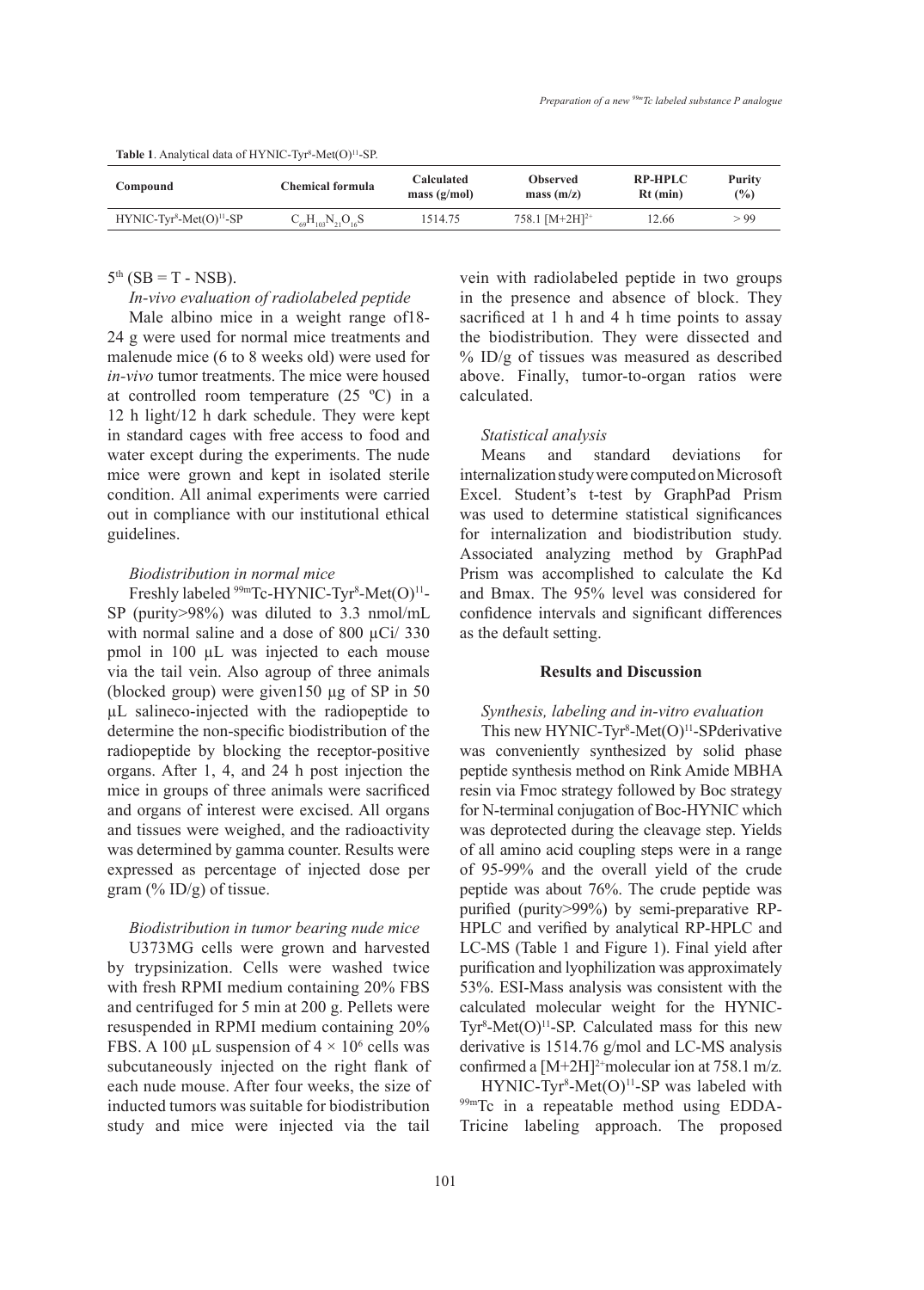

**Figure 1.** ESI-Mass spectra of HYNIC-Tyr<sup>8</sup>-Met(O)<sup>11</sup>-SP obtained by LC-MS analysis. Isolated [M+2H]<sup>2+</sup> molecular ion at 758.1 m/z confirms the 1514.7 molecular mass of the HYNIC-Tyr<sup>8</sup>-Met $(O)^{11}$ -SP

structure of desired complex is shown in Figure 2. Labeling experiments were achieved a high specific activity (30-40 mCi/20µg or 84-112GBq/µmol) resulting acceptable labeling yield (>95%) with a single species at 18 min retention time for EDDA-<sup>99m</sup>Tc-HYNIC-Tyr<sup>8</sup>-Met(O)<sup>11</sup>-SPon RP-HPLC analysis (Figure 3). Stability studies in aqueous solution and human serum confirmed a good stability of radiolabeled complexes with no considerable release of  $\frac{99 \text{m}}{\text{C}}$  or peptide degradation during the observation time.

Protein binding of radiolabeled peptide was measured by centrifugation methodresulting44% protein binding for radio conjugate after 2 h incubation. A value of -3.75 log P was calculated

for radiolabeled complex.

# *In-vitro and in-vivo cell line evaluations*

U373MG cells are a good model for detection of  $NK_1Rs$  as they endogenously express the fulllength  $NK_1R$  (34). Internalization study of the radiolabeled peptide on U373MG cells showed a rapid binding to the cell membrane after 0.5 h and a slight increase in specific internalization during 4 h. Total cell uptake was  $2.86 \pm 0.10$  % at 0.5 h which increased to 4.91  $\pm$  0.22 % up to 4 hand receptor specific cell uptake was 1.71 % at 0.5 h which increased to 2.98 % up to 4 h. It is noticeable that the ratio of specific uptake to total uptake was in a partly constant range  $(60.21 \pm$ 1.19%). Interestingly, the specific surface-bound activity(acid-removable fraction) reached to a



**Figure 2.** The proposed structure of the prepared EDDA<sup>-99mT</sup>c-HYNIC<sup>0</sup>-Tyr<sup>8</sup>-Met(O)<sup>11</sup>-SP complex.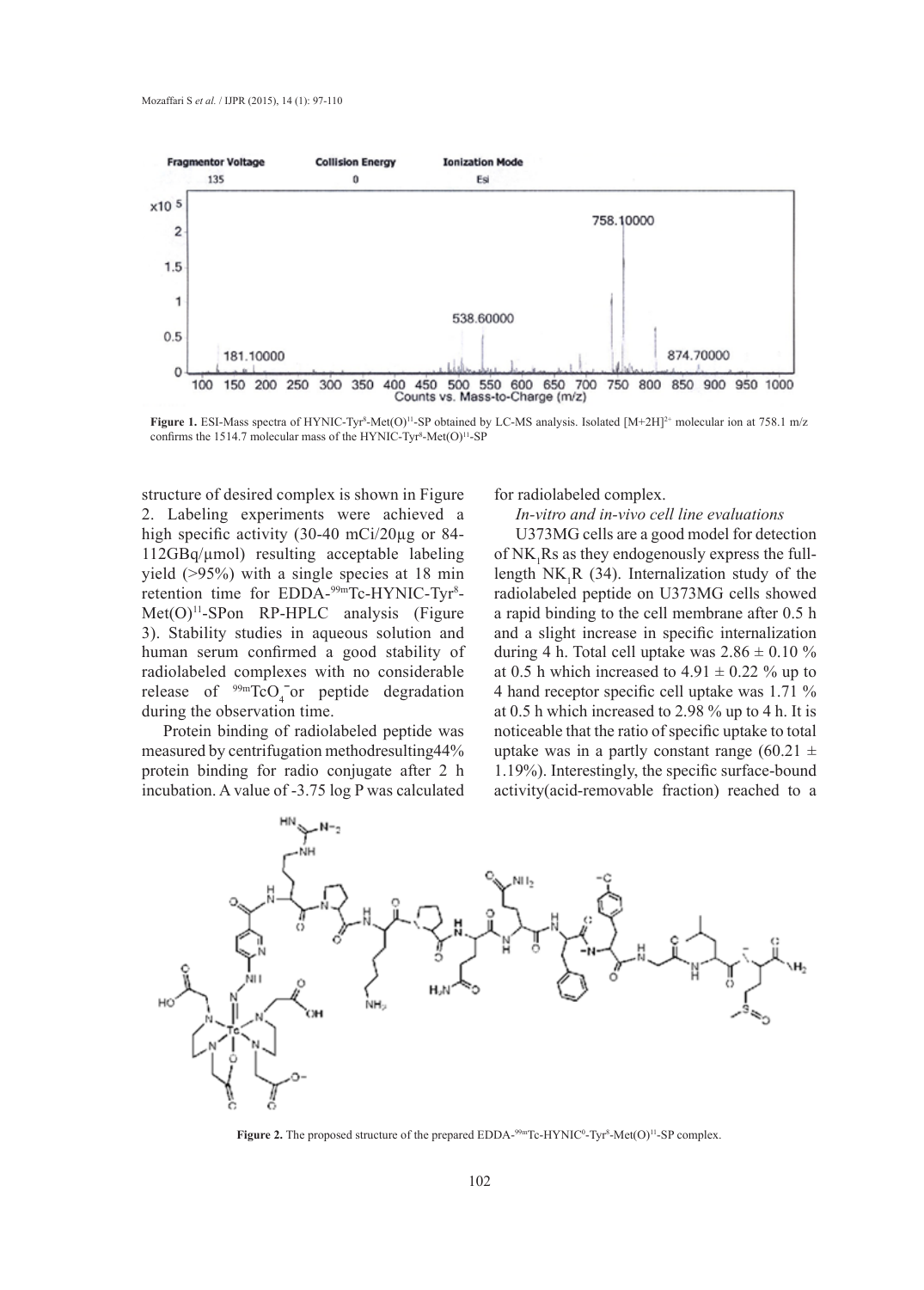

**Figure 3.** The HPLC  $\gamma$ -radiochromatogram of <sup>99mT</sup>c-peptide complexe gradient method I. The retention times are 5.47 min for <sup>99mTcO<sub>4</sub></sup> and 18.00 min for EDDA-99mTc- HYNIC-Tyr<sup>8</sup>-Met(O)<sup>11</sup>-SP.

steady state (gentle slope) after 1hwhile the ratio of specific internalized activity (acid-resistant fraction)to specific surface-bound activity was increased during the experiment time (Figure 4a, 4b). This fact means that the binding of  $99mTc$ labeled HYNIC-Tyr<sup>8</sup>-Met $(O)^{11}$ -SP to the surface of U373MG cells could be saturable.

Saturation binding experiment on U373MG cells concluded a mean Kd of  $2.46 \pm 0.43$  nM and a mean Bmax of  $128925 \pm 8145$  sites/cell. Related saturation curve can be seen in Figure 5.

Results from biodistribution evaluation of EDDA-<sup>99m</sup>Tc-HYNIC-Tyr<sup>8</sup>-Met(O)<sup>11</sup>-SPare presented in Table 2 and Figure 6. Both in normal mice and in tumor bearing nude mice, the highest uptake was observed in kidneys (kidneys %ID/g  $\geq$  20 at 1 h and %ID/g  $\geq$  13 after 4 h) and generally, a rapid elimination via the renal pathway could be observed. Uptake values in liver and heart were lower than 0.6 %ID/g that confirmed the hydrophilicity of the radiolabeled peptide.  $1.02 \frac{\%}{\mathrm{DD/g}}$  at 1h and 0.36 %ID/g at 4 h about blood, indicates moderate clearance from the circulation. Decreased percent (%D) in uptakes of tissues during the time was lower than 5% for large intestine and in a range of 30-40% for kidneys, liver, and spleen while it was higher than about 50% for other organs from 1 h to 4 h.

Except the kidneys, uptake in the stomach, intestines, and lung was more than other organs, %ID/g  $\geq$  1 at 1 hand %ID/g  $\geq$  0.34 at 4 h vs. %ID/g  $\leq$  0.6 at 1 h and %ID/g  $\leq$  0.38 at 4 h for other organs. So, they could be the main target organs of EDDA-<sup>99m</sup>Tc-HYNIC-Tyr<sup>8</sup>-Met(O)<sup>11</sup>-SP. The salivary glands are the other target organs as their uptake is partly high in comparison to other organs like bone and muscle, 0.61 %ID/g vs. 0.44 and 0.32 %ID/g at 1h, respectively. Data from tumor bearing nude mice shows a high uptake value in the U373MG tumors, beside the moderate retention in the circulation after 1 h, 3.36 %ID/g for U373MG tumor vs. 1.32%ID/g for blood. Also, the 7.02 ratio of tumor to muscle (T/M) at 1 h after injection was calculated. In animals co-injected with excess cold SP, the uptake in U373MG tumor and intestines was significantly blocked (P<0.05).

In this study, we report the synthesis and radiolabeling of  $HYNIC-Tyr<sup>8</sup>-Met(O)<sup>11</sup>-SP$ for *in-vivo* imaging of  $NK_1R$  positive tumor and their metastases. Some other studies have been previously published applying direct labeling methods or using the BFCA with different radioisotopes(23-25, 35). The use of direct radiometal labeling methods on peptides is to some extent problematic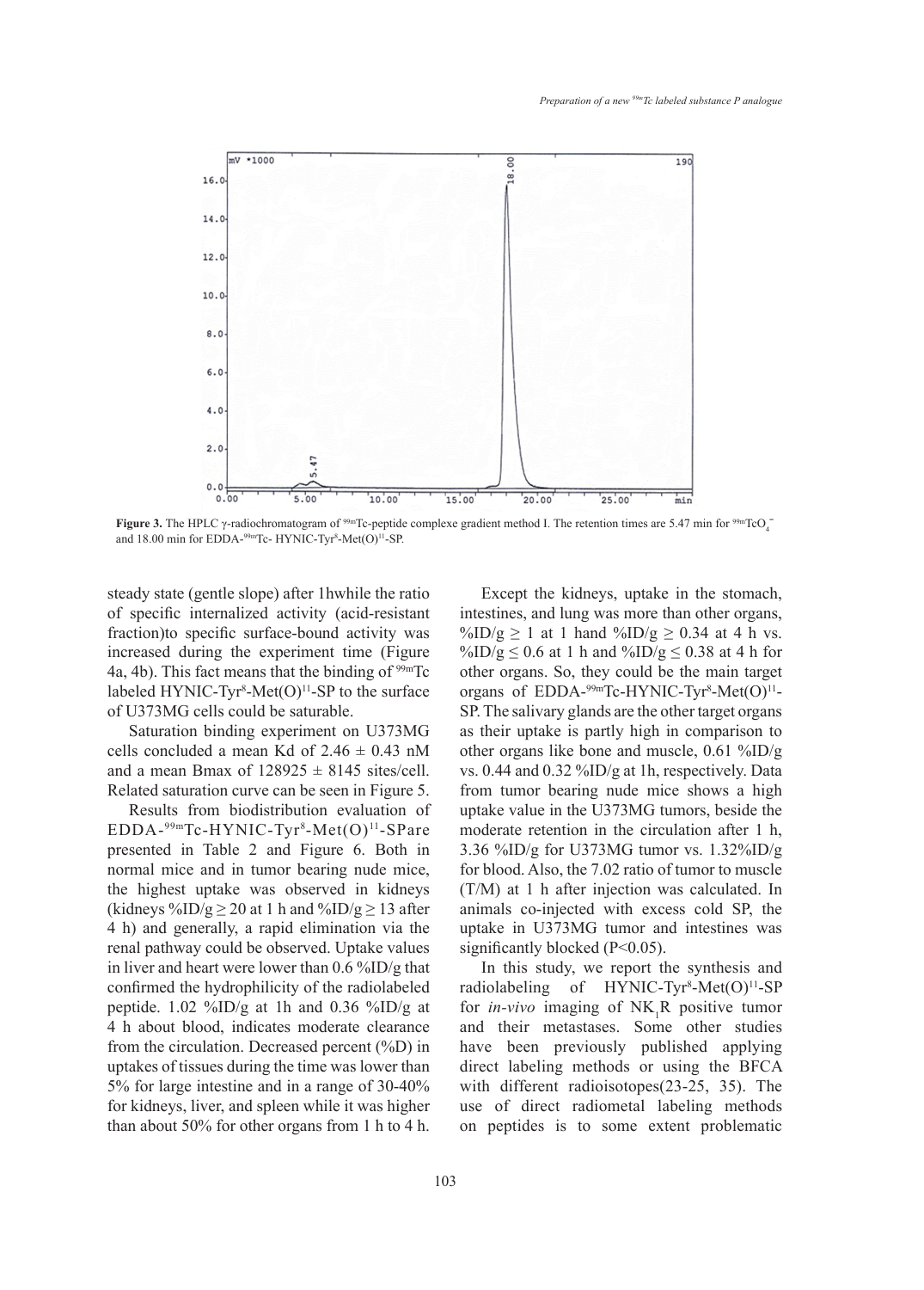**A**

**B**

**C**



**Figure 4.** Total counts per minute per wells (CPM/well) at observation time points which shows the uptake of EDDA-99mTc-HYNIC<sup>0</sup>- $Tyr<sup>8</sup>$ -Met $(O)^{11}$ -SP into the U373MG cells. The differences between the blocked and not blocked series were significant in all the time points (P<0.01). Values are mean ± SD (4a). Separated percentages of added counts per wells during the time which absorbed to the U373MG cells in two parts, the surface bound fraction of radiopeptides and the internalized portion (4b). The ratio of specific internalized radiopeptides to specific surface bound radiopeptides at 0.5, 1, 2, and 4 h time points shows increased values during the 4 h incubation (4c).

Values are calculated from the means of three independent experiments.

Total specific uptake (T.S) = Specific surface bound (S.SB) + Specific internalized (S.Int.)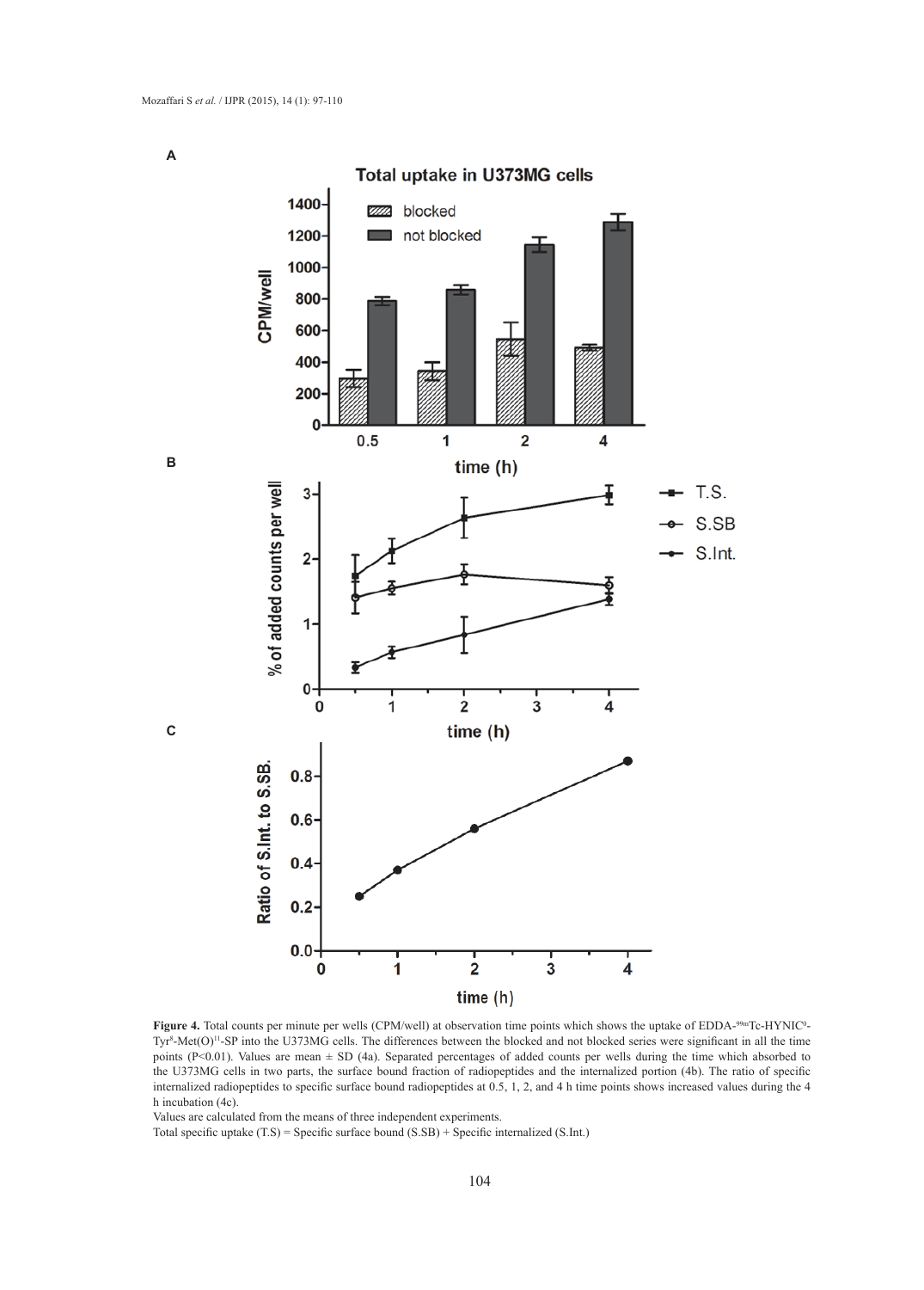

**Figure 5.** Saturation curve for binding of EDDA- $\frac{99m}{Tc}$ -HYNIC<sup>o</sup>-Tyr<sup>8</sup>-Met(O)<sup>11</sup>-SP to U373MG cells which concluded a mean Kd of 2.46  $\pm$  0.43 nM and a mean Bmax of 128925  $\pm$  8145 sites/cell.

including unpredictable complex formation site which may decrease the receptor affinity of the peptide, increasing the proteolytic degradation, unfavorable biodistribution and extremely rapid blood clearance. These problems could be diminished by linking a proper BFCA on a suitable site on the peptides. Also, SP has been labeled with <sup>18</sup>F in the form of HYNIC-SP, but a less convenient method for synthesis of cold HYNIC-SP has achieved due to the liquid phase strategy at final coupling step beside the low reactivity of Boc-HYNIC succinimidyl ester and there was not a biological study on NKRs(36). According to the literature, SP is a potent neuropeptide with a high affinity (0.1 to 1nM) for  $NK_1Rs$  (22, 37, 38). The C-terminal portion of the SP, especially amino acids 6 to 11, is the most important part of its sequence for specific interaction with  $NK_1R(39-42)$ . For example, the two phenyl alanines at positions

**Table 2**. Biodistribution of  $99m$ Tc-HYNIC-Tyr<sup>8</sup>-Met $(O)^{11}$ -SP in mice.

| Organ        | 1 <sub>h</sub><br>(normal) | 1 <sub>h</sub><br>(nude) | 1 <sub>h</sub><br>(blocked) | 4 h<br>(normal)  | 4 h<br>(nude)    | 4 h<br>(blocked)   | 24 <sub>h</sub><br>(normal) | $D\%$ <sup>a</sup><br>(normal) | $D%$ <sup>a</sup><br>(nude) |
|--------------|----------------------------|--------------------------|-----------------------------|------------------|------------------|--------------------|-----------------------------|--------------------------------|-----------------------------|
| <b>Blood</b> | $1.02 \pm 0.16$            | $1.32 \pm 0.16$          | $1.70 \pm 0.14$             | $0.36 \pm 0.03$  | $0.41 \pm 0.12$  | $0.52 \pm 0.15$    | $0.14 \pm 0.02$             | 65                             | 69                          |
| Bone         | $0.44 \pm 0.03$            | $0.52 \pm 0.06$          | $0.66 \pm 0.07$             | $0.20 \pm 0.02$  | $0.27 \pm 0.03$  | $0.31 \pm 0.03$    | $0.07 \pm 0.03$             | 55                             | 48                          |
| Kidneys      | $21.20 \pm 0.70$           | $19.3 \pm 0.65$          | $20.2 \pm 0.61$             | $13.80 \pm 1.96$ | $12.76 \pm 0.52$ | $13.06 \pm 0.76$   | $5.47 \pm 0.56$             | 35                             | 34                          |
| Muscle       | $0.32 \pm 0.07$            | $0.51 \pm 0.06$          | $0.73 \pm 0.09$             | $0.09 \pm 0.03$  | $0.08 \pm 0.01$  | $0.09 \pm 0.01$    | $0.04 \pm 0.02$             | 72                             | 84                          |
| Spleen       | $0.40 \pm 0.09$            | $0.46 \pm 0.07$          | $0.34 \pm 0.04$             | $0.28 \pm 0.06$  | $0.32 \pm 0.03$  | $0.26 \pm 0.03$    | $0.13 \pm 0.08$             | 30                             | 39                          |
| Salivary G.  | $0.61 \pm 0.05$            | $1.00 \pm 0.09$          | $0.95 \pm 0.06$             | $0.26 \pm 0.02$  | $0.33 \pm 0.04$  | $0.41 \pm 0.03$    | $0.20 \pm 0.02$             | 57                             | 66                          |
| Stomach      | $1.57 \pm 0.13$            | $0.81 \pm 0.12$          | $0.63 \pm 0.13$             | $0.39 \pm 0.06$  | $0.32 \pm 0.03$  | $0.26 \pm 0.05$    | $0.15 \pm 0.01$             | 75                             | 61                          |
| S. intestine | $2.13 \pm 0.17$            | $2.57 \pm 0.34$          | $0.83 \pm 0.12**$           | $0.89 \pm 0.21$  | $0.78 \pm 0.07$  | $0.36 \pm 0.09*$   | $0.24 \pm 0.04$             | 58                             | 70                          |
| L. intestine | $1.14 \pm 0.09$            | $1.89 \pm 0.15$          | $0.73 \pm 0.14**$           | $1.33 \pm 0.28$  | $1.83 \pm 0.06$  | $0.70 \pm 0.16$ ** | $0.37 \pm 0.06$             | $-17$                          | 3                           |
| Liver        | $0.58 \pm 0.04$            | $0.86 \pm 0.09$          | $0.96 \pm 0.10$             | $0.38 \pm 0.05$  | $0.54 \pm 0.07$  | $0.50 \pm 0.08$    | $0.16 \pm 0.02$             | 34                             | 37                          |
| Lung         | $0.94 \pm 0.19$            | $1.47 \pm 0.15$          | $1.53 \pm 0.25$             | $0.33 \pm 0.02$  | $0.76 \pm 0.12$  | $0.67 \pm 0.09$    | $0.17 \pm 0.04$             | 65                             | 48                          |
| Heart        | $0.55 \pm 0.14$            | $0.78 \pm 0.11$          | $0.98 \pm 0.09$             | $0.17 \pm 0.01$  | $0.25 \pm 0.02$  | $0.23 \pm 0.02$    | $0.06 \pm 0.04$             | 68                             | 68                          |
| Tumor        |                            | $3.36 \pm 0.26$          | $1.36 \pm 0.19**$           | --------------   | $1.26 \pm 0.11$  | $0.54 \pm 0.08$ ** |                             | ----                           | 62                          |

The data of blocked columns are from blocked tumor bearing nude mice. Values are expressed as %ID/g Mean ± SEM.

a=D% stands for Decreased percent of %ID/g between 1 h and 4 h which is calculated by the formula [(1-4)h D% **=** 100 × (% ID/g 1h - % ID/g 4h)**/** % ID/g 1h].

\* P< 0.05 and \*\* P< 0.01 when comparing blocked with nonblocked nude mice.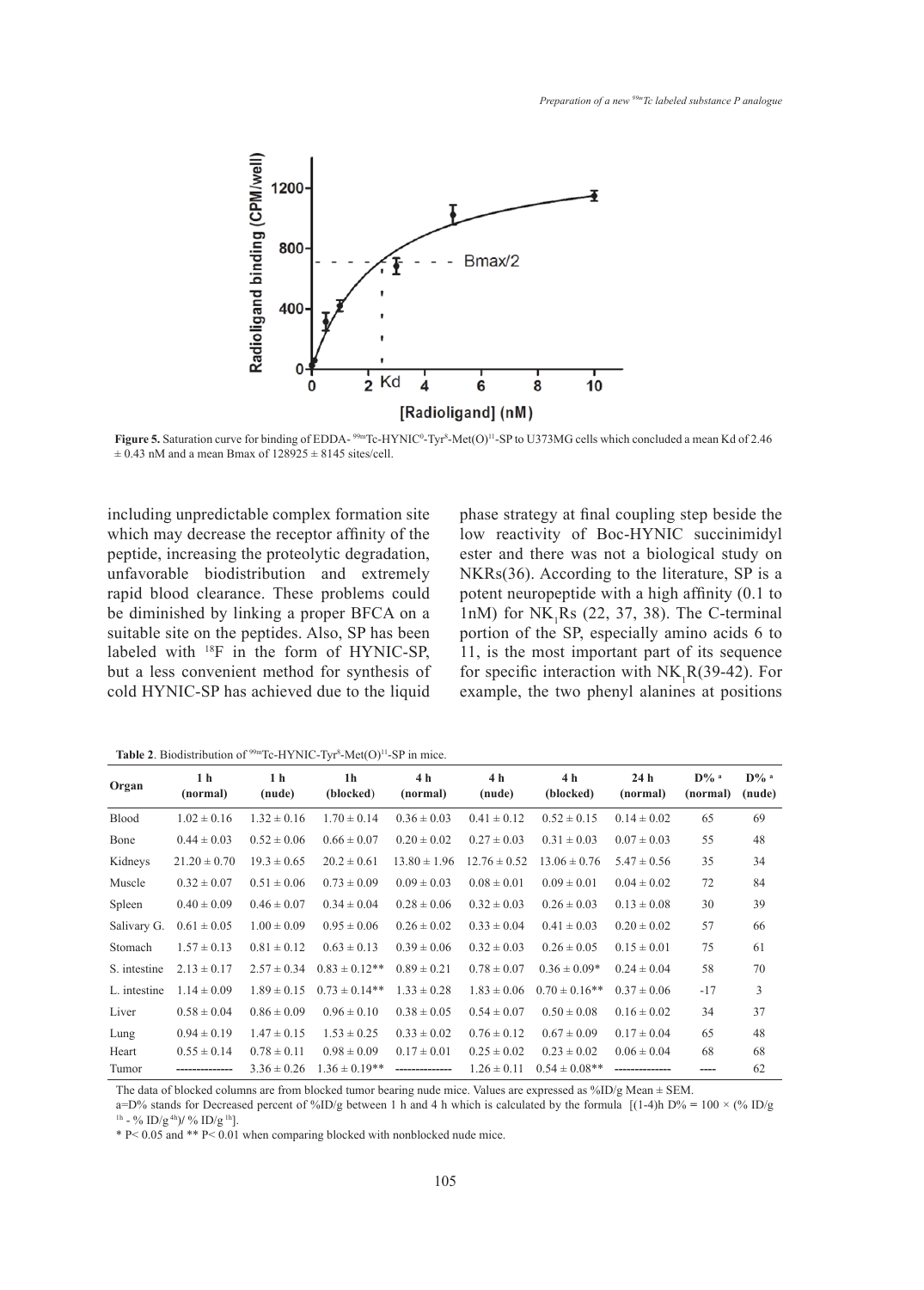



**Figure 6.** Biodistribution of EDDA-<sup>99m</sup>Tc-HYNIC<sup>0</sup>-Tyr<sup>8</sup>-Met(O)<sup>11</sup>-SP in tumor bearing nude mice. Data are mean  $\pm$  SEM of % ID/g obtained from three animals per group.

7 and 8 have the most determinant effect for specific binding to  $NK_1R$ . The substitution of these amino acids with nonaromatic amino acids like Val, especially at position 8, changes its affinity from  $NK_1R$  to other NKRs (NK<sub>2</sub>R) and  $NK_3R$ ). Met C-terminal amide forms a number of important contacts with the  $NK_1R$ backbone (42). The thioether side-chain of Met is susceptible to oxidation reaction during the synthesis and labeling procedures. Complete oxidation of Met to its sulphone  $[Met(O)<sub>2</sub>]$  takes place only under severe conditions, and could not be a problem during the synthesis procedure. However, partial oxidation to methionine sulphoxide [Met(O)] can occur upon prolonged exposure to air and other active reagents. Partial oxidation of the thioether may complicate handling and analysis of the peptide after the synthesis step; including the interpretation of analytical HPLC chromatograms, radiolabeling step and other *in-vitro* and *in-vivo* tests(25, 43-46). Any substitution of D-amino acids in sequences makes antagonistic effects on its receptors $(47-49)$ . Consequently, the [Met $(O)$ ]

containing sequence was synthesized withslight modification at position 8 to keep affinity on  $NK_1R$  beside the prevention of further complex impurities from Met oxidation and obtain the lesser complicated results. Phe 8 was replaced with Tyr as another aromatic amino acid which has the chance to make any available H-binding to the receptor site by its –OH group. HYNIC was chosen as the proper BFCA which attached to the N-terminal of the peptide at position 0 in the sequence without adverse effects on its receptor affinity. The use of HYNIC permits a good labeling efficiency and stability beside the possibility to control the lipophilicity and pharmacokinetics of the labeled compound by using various coligands as explained by other researchers (50-52). Among the various available coligands, it has been confirmed that the use of both EDDA and Tricine together results in the optimized stability and labeling yield in comparison to each of them alone or other coligands (27, 53-55). Therefore, we chose the exchange labelling approach, with both tricine and EDDA present together. In our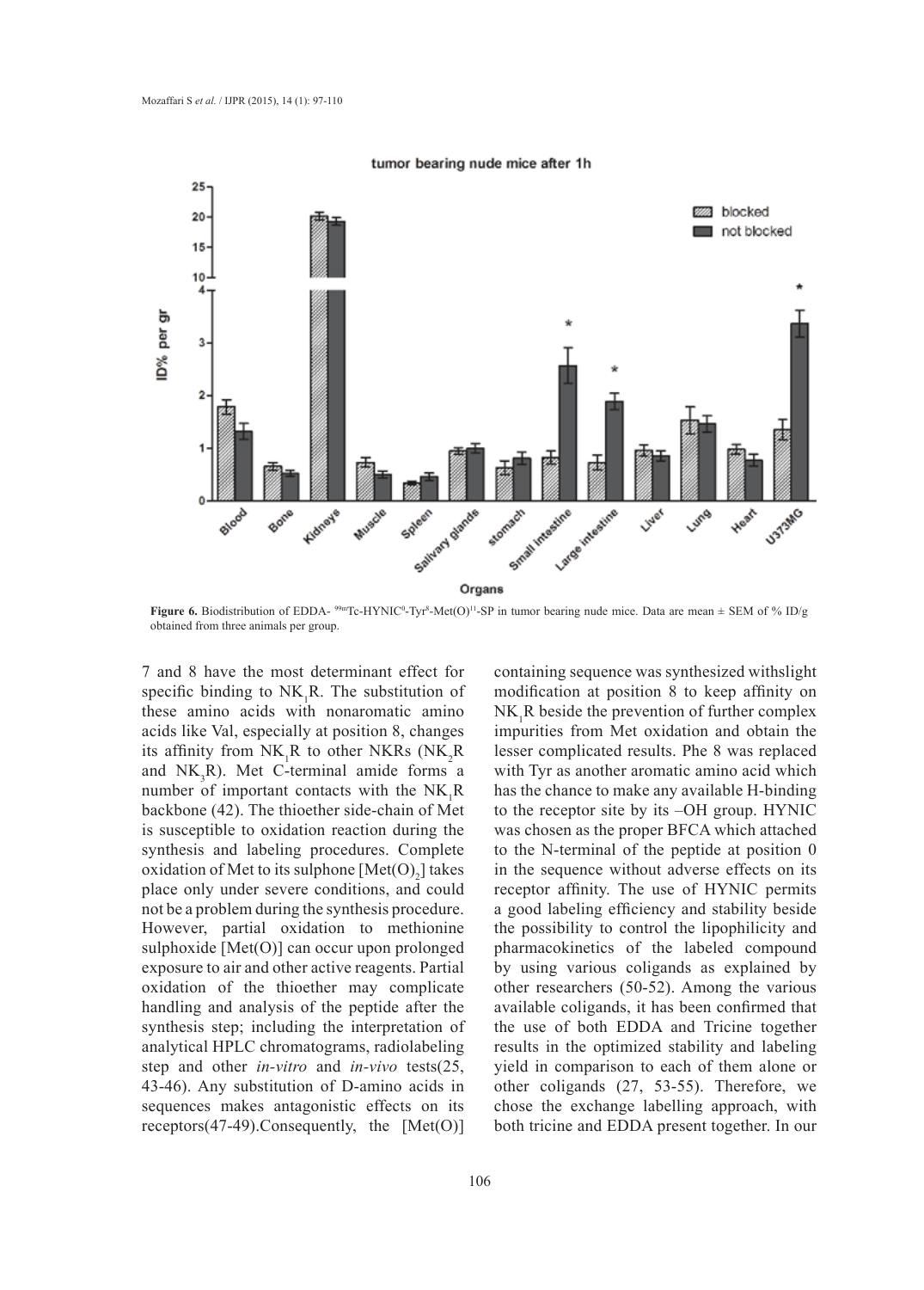study, a good labeling yield (>95%) without any remarkable impurities was achieved which is consistent with reports by others (31, 56-58). Also, the results of this study are correlated with the mentioned facts that the EDDA-Tricine coligand strategy showed good stability and low percent of protein binding (29, 55, 58).

*In-vitro* cell line evaluations indicated an acceptable cell uptake in U373MG cells after 0.5 h which increased during 4 h and the ratio of specific uptake to total uptake was about 60%. An interesting observation from internalization study was the saturation of specific surfacebound activity after 1 h while the ratio of specific internalized activity to specific surface-bound activity was increased during the time (Figure 4a, 4b). This finding could be a result of the receptor mediated endocytosis (RME) mechanism which also called clathrin-dependent endocytosis (CME). As known, binding of SP to  $NK_1R$ leads to internalization by CME mechanism to the acidified endosomes where the complex dissociates. Consequently, SP is degraded and  $NK_1R$  is re-expressed on the cell surface (59). CME could be the responsible mechanism for internalization of <sup>99m</sup>Tc labeled HYNIC-Tyr<sup>8</sup>- $Met(O)<sup>11</sup>-SP$  on U373MG cells in the same way. The internalization ability of a radioligand is important to make it the ideal as it can no longer take part in the equilibrium process and also it guarantees intracellular delivery of the radioisotope (60). Saturation binding experiment confirmed the receptor specific binding of  $99mTc$ labeled HYNIC-Tyr<sup>8</sup>-Met $(O)^{11}$ -SP to the surface of U373MG cells.

In the biodistribution study high kidney uptake of the radiolabeled peptide could be a consequence of high hydrophilicity of the EDDA-99mTc-HYNIC-peptide. However, the lysosomal trapping of the metabolized radiopeptide may be another reason for high uptake and prolonged retention of activity in kidneys(61). The moderate clearance of the radiolabeled peptide from the circulation could be caused by its 44% protein binding. Although the uptake in liver was lower than kidneys, data from uptake changes during the time shows a small portion of the hepatobiliary pathway in addition to renal excretion. Decreased percent (D%) inuptakes of tissues during the time demonstrates these findings. It could be explained that the activity has been washed out from the organs with higher D% to the organs with lower D% throughout the elimination process. Also it could explain the pattern of activity in the large intestine due to final excretion of radiometabolites and transit through the GI tract.

It is notable that the mucosal tissues are approximately normal targets of the mentioned radiopeptide. So, maybe there was a relation between mucosal excretion potency of organs and their ability to absorb the EDDA-99mTc- $HYNIC-Tyr<sup>8</sup>-Met(O)<sup>11</sup>-SP. This claim could be$ verified by reported  $NK_1R$  expression sites (15, 62, 63). The moderate activity of stomach and salivary glands in comparison to other organs might be due to presence of some degree of free  $^{99m}$ TcO<sub>4</sub> but expression of NK<sub>1</sub>R in the mucosa of these organs is another possibility. However in blocking study non significant decreased of activity was observed in them. In blocked tumor and intestines the reduction was significant which indicate specific targeting in these organs.

As it is obvious the peptide backbone of mentioned radioconjugate makes it more hydrophilic and larger than the ideal to cross the Blood Brain Barrier(BBB) via intravenous (IV) injection. On the other hand, the Glioblastomas are CNS tumors. Despite the damage to BBB caused by tumor invasion, lack of penetration through the intact BBB is a disadvantage of this new radiopeptide. However, this radiolabeled compound could also be injected intrathecally for follow up of the recurrence of GBM tumors after surgery or radiotherapy, instead of invasive tissue sampling methods. Also, this radiolabeled compound could be used by IV injection for diagnosis of  $NK_1R$  positive metastases and other tumors namely breast carcinoma, colorectal carcinoma, pancreatic carcinoma, retinoblastoma, neuroblastoma, melanoma, laryngeal carcinoma, and oral squamous cell carcinoma. Additionally there are some specific and non-destructive pathways by receptors or carriers for many peptides and proteins to penetrate the BBB. This process has not yet been tested for SP (64). This new radiolabeled compound has the potential to use for detection of primary recurrences or metastases of the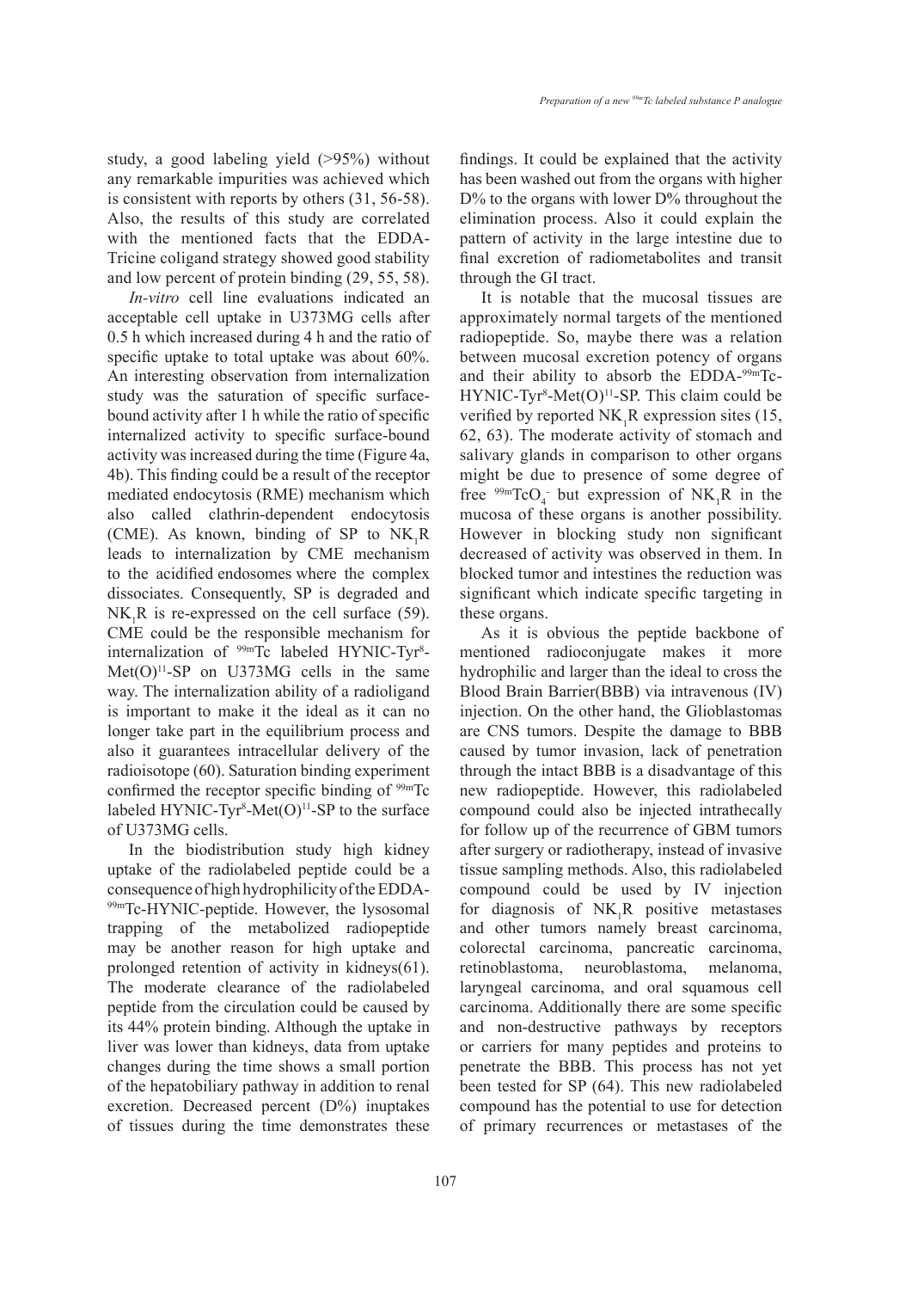# cancers expressing  $NK_1Rs$ . **Conclusion**

In this study, we described the synthesis and radiolabeling of anew HYNIC containing analogue of SP with a high receptor specific affinity for detection of  $NK_1R$  expressing tumors. Further more, a convenient method with high yields of synthesis and labeling was presented. Further investigations are needed to confirm the potential advantage of this new radiolabeled compound in well designed *in-vivo* experiments and clinical trials.

#### **Acknowledgments**

The authors would like to thank Mr. Mazidi and Mr Goodarzi, from the Radioisotope division of AEOI for excellent technical assistance in experimental parts. We would also like to thank Dr Mohammad Eftekhari for his help with the editing of our manuscript.

This research has been part of a PhD thesis and supported by Tehran University of Medical Sciences and AEOI, grant no. 11214, Tehran, Iran.

## **References**

- $(1)$  Reubi JC, Mäcke HR and Krenning EP. Candidates for peptide receptor radiotherapy today and in the future. *J. Nucl. Med.* (2005) 46: 67-75.
- Dijkgaaf I, Boerman OC, Oyen WJG, Corstens FHM (2) and Gotthardt M. Development and application of peptide-based radiopharmaceuticals. *Anti-Cancer Agents Med. Chem.* (2007) 7: 543-551.
- Fani M and Maecke HR. Radiopharmaceutical (3) development of radiolabelled peptides. *Eur. J. Nucl. Med. Mol. Imaging* (2012) 39: 11-30.
- (4) Okarvi SM. Peptide-based radiopharmaceuticals: Future tools for diagnostic imaging of cancers and other diseases. *Med. Res. Rev.* (2004) 24: 357-397.
- (5) Oyen WJ, Bodei L, Giammarile F, Maecke HR, Tennvall J, Luster M and Brans B. Targeted therapy in nuclear medicine - Current status and future prospects. *Ann. Oncol.* (2007) 18: 1782-1792.
- (6) Durkan K, Lambrecht FY and Unak P. Radiolabeling of bombesin-like peptide with 99mTc: 99mTc-litorin and biodistribution in rats. *Bioconjug. Chem.* (2007) 18: 1516-1520.
- (7) Song KM, Lee S and Ban C. Aptamers and their biological applications. *Sensors* (2012) 12: 612-631.
- Fani M, Maecke HR and Okarvi SM. Radiolabeled (8) peptides: Valuable tools for the detection and treatment of cancer. *Theranostics* (2012) 2: 481-501.
- (9) Jung KH, Park JW, Paik JY, Quach CHT, Choe YS and Lee KH. EGF receptor targeted tumor imaging with biotin-PEG-EGF linked to <sup>99m</sup>Tc-HYNIC labeled avidin and streptavidin. *Nucl. Med. Biol.* (2012) 39: 1122-1127.
- $(10)$  Persson M, Rasmussen P, Madsen J, Ploug M and Kjaer A. New peptide receptor radionuclide therapy of invasive cancer cells: *In-vivo* studies using 177Lu-DOTA-AE105 targeting uPAR in human colorectal cancer xenografts. *Nucl. Med. Biol.* (2012) 39: 962- 969.
- $(11)$  Palma C and Maggi CA. The role of tachykinins via  $NK_{1}$  receptors in progression of human gliomas. *Life Sci.* (2000) 67: 985-1001.
- (12) Pennefather JN, Lecci A, Candenas ML, Patak E, Pinto FM and Maggi CA. Tachykinins and tachykinin receptors: A growing family. *Life Sci.* (2004) 74: 1445- 1463.
- $(13)$  Maggi CA. The mammalian tachykinin receptors. *General Pharm. Vasc. Sys.* (1995) 26: 911-944.
- Caberlotto L, Hurd YL, Murdock P, Wahlin JP, Melotto (14) S, Corsi M and Carletti R. Neurokinin 1 receptor and relative abundance of the short and long isoforms in the human brain. *Eur. J. Neurosci.* (2003) 17: 1736- 1746.
- $(15)$  Satake H and Kawada T. Overview of the primary structure, tissue-distribution, and functions of tachykinins and their receptors*. Curr. Drug Targets* (2006) 7: 963-974.
- (16) Noveral JP and Grunstein MM. Tachykinin regulation of airway smooth muscle cell proliferation. *Am. J. Physiol. Lung Cell Moll. Physiol.* (1995) 269: 339-343.
- $(17)$  Quartara L and Maggi CA. The tachykinin NK1 receptor. Part II: Distribution and pathophysiological roles. *Neuropeptides* (1998) 32: 1-49.
- $(18)$  Hennig IM, Laissue JA, Horisberger U and Reubi JC. Substance-P receptors in human primary neoplasms: Tumoral and vascular localization. *Int. J. Cancer*  (1995) 61: 786-792.
- Muñoz M, Rosso M, Pérez A, Coveñas R, Rosso (19) R, Zamarriego C and Piruat JI. The  $NK_1$  receptor is involved in the antitumoural action of L-733,060 and in the mitogenic action of substance P on neuroblastoma and glioma cell lines. *Neuropeptides* (2005) 39: 427- 432.
- (20) Rosso M, Robles-Frías MJ, Coveñas R, Salinas-Martín MV and Muñoz M. The NK-1 receptor is expressed in human primary gastric and colon adenocarcinomas and is involved in the antitumor action of L-733,060 and the mitogenic action of substance P on human gastrointestinal cancer cell lines. *Tumor Biol.* (2008) 29: 245-54.
- (21) Huang WQ, Wang JG, Chen L, Wei HJ and Chen H. SR140333 counteracts NK-1 mediated cell proliferation in human breast cancer cell line T47D: A randomized controlled trial. *J. Exp. Clin. Cancer Res.*  (2010) 29: 55.
- (22) Tousignant C, Guillemette G, Drapeau G, Telemaque S, Dion S and Regoli D.  $^{125}I-BH[Sar^9, Met(O_2)^{11}]$ -SP,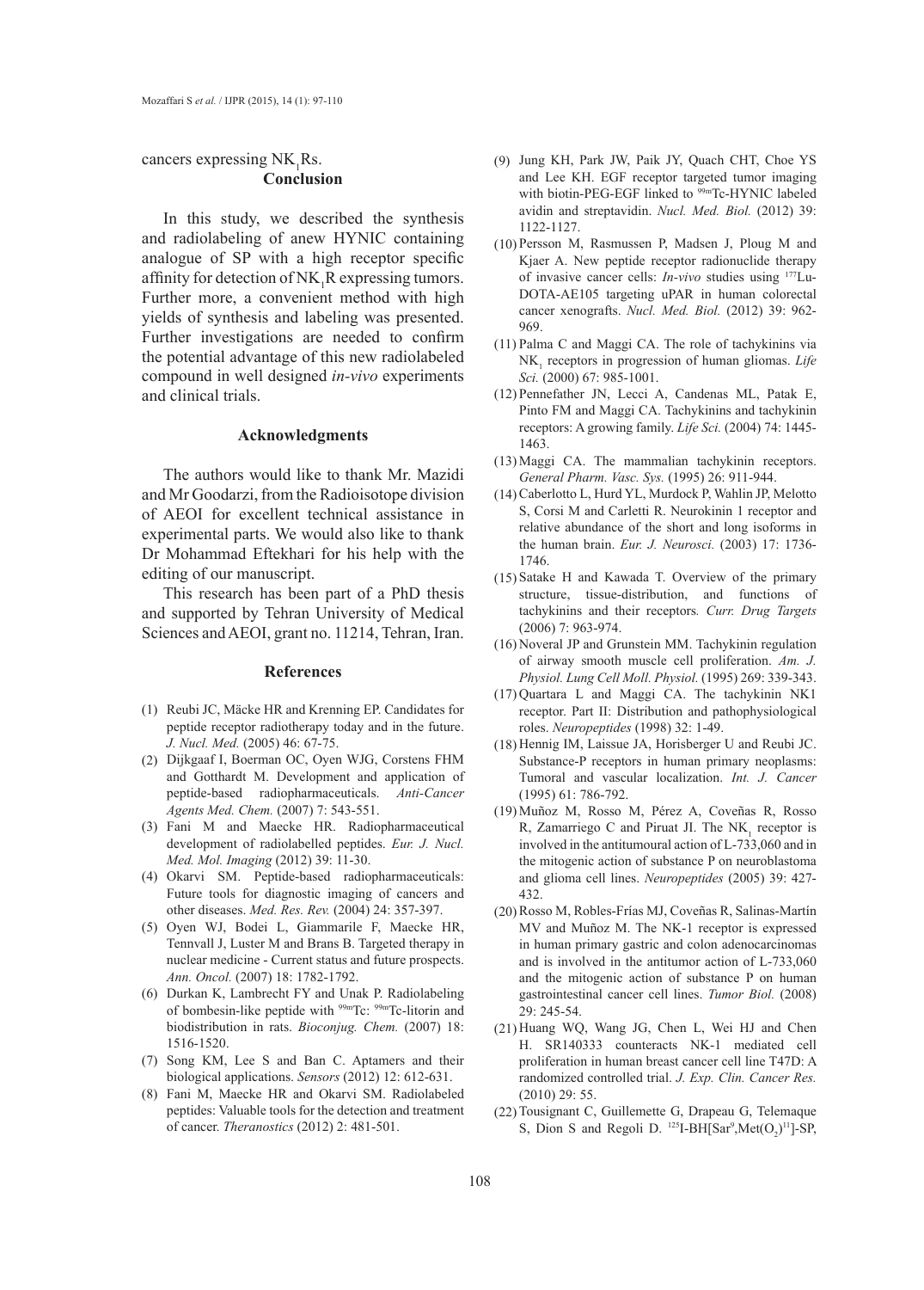a new selective ligand for the NK-1 receptor in the central nervous system. *Brain Res.* (1990) 524: 263- 270.

- (23) Ozker SK, Hellman RS and Krasnow AZ. Preparation of 99mTc labeled substance P (SP). *Appl. Radiat. Isot.*  (2002) 57: 729-732.
- (24) Kneifel S, Bernhardt P, Uusijärvi H, Good S, Plasswilm L, Buitrago-Téllez C, Müller-Brand J, Mäcke H and Merlo A. Individual voxelwise dosimetry of targeted 90Y-labelled substance P radiotherapy for malignant gliomas. *Eur. J. Nucl. Med. Mol. Imaging* (2007) 34: 1388-1395.
- (25) Cordier D, Forrer F, Bruchertseifer F, Morgenstern A, Apostolidis C, Good S, Müller-Brand J, Mäcke H, Reubi JC and Merlo A. Targeted alpha-radionuclide therapy of functionally critically located gliomas with <sup>213</sup>Bi-DOTA-[Thi<sup>8</sup>,Met $(O_2)^{11}$ ]- substance P: A pilot trial. *Eur. J. Nucl. Med. Mol. Imaging* (2010) 37: 1335- 1344.
- (26) Zalutsky MR, Boskovitz A, Kuan CT, Pegram CN, Ayriss J, Wikstrand CJ, Buckley AF, Lipp ES, Herndon JE 2nd, McLendon RE and Bigner DD. Radioimmunotargeting of malignant glioma by monoclonal antibody D2C7 reactive against both wildtype and variant III mutant epidermal growth factor receptors. *Nucl. Med. Biol.* (2012) 39: 23-34.
- (27) Abrams MJ, Juweid M, tenKate CI, Schwartz DA, Hauser MM, Gaul FE, Fuccello AJ, Rubin RH, Strauss HW and Fischman AJ. Technetium-99mhuman polyclonal IgG radiolabeled via the hydrazino nicotinamide derivative for imaging focal sites of infection in rats. *J. Nucl. Med.* (1990) 31: 2022-2028.
- (28) von Guggenberg E, Sarg B, Lindner H, Alafort LM, Mather SJ, Moncayo R and Decristoforo C. Preparation via coligand exchange and characterization of  $[<sup>99m</sup>Tc-EDDA-HYNIC-D-Phe<sup>1</sup>,<sup>3</sup>Qctreotide$  ( $<sup>99m</sup>Tc-$ </sup> EDDA-HYNIC-D-Phe<sup>1</sup>,Tyr<sup>3</sup>]Octreotide (<sup>99m</sup>Tc– EDDA/HYNIC–TOC). *J. Label. Compd. Radiopharm*. (2003) 46: 307-318.
- (29) Su Z-F, He J, Rusckowski M and Hnatowich DJ. In*vitro* cell studies of technetium-99m labeled RGD-HYNIC peptide, a comparison of tricine and EDDA as co-ligands. *Nucl. Med. Biol.* (2003) 30: 141-149.
- (30) Shirmardi SP, Gandomkar M, Mazidi M, Shafiei M, Ghannadi Maragheh M. Synthesis and evaluation of a new bombesin analog labeled with 99mTc as a GRP receptor imaging agent. *J. Radioanal. Nucl. Chem.*  (2011) 288: 327-335.
- (31) King RC, Surfraz MB-U, Biagini SC, Blower PJ and Mather SJ. How do HYNIC-conjugated peptides bind technetium? Insights from LC-MS and stability studies*. Dalton Transactions* (2007) 4998-5007.
- (32) De Jong M, Bernard BF, De Bruin E, Van Gameren A, Bakker WH, Visser TJ, Mäcke HR and Krenning EP. Internalization of radiolabelled [DTPA<sup>0</sup>] octreotide and [DOTA<sup>0</sup>,Tyr<sup>3</sup>]octreotide: peptides for somatostatin receptor-targeted scintigraphy and radionuclide therapy. *Nucl. Med. Commun.* (1998) 19: 283-288.
- La Bella R, Garcia-Garayoa E, Bahler M, Bläuenstein (33) P, Schibli R, Conrath P, Tourwé D and Schubiger PA. A

99mTc(I)-postlabeled high affinity bombesin analogue as a potential tumor imaging agent. *Bioconjug. Chem.*  (2002) 13: 599-604.

- (34) Meshki J, Douglas SD, Hu M, Leeman SE and Tuluc F. Substance P induces rapid and transient membrane blebbing in U373MG cells in a p21-activated kinasedependent manner*. PLoS ONE*. (2011) 6: 25332.
- (35) Kneifel S, Cordier D, Good S, Ionescu MC, Ghaffari A, Hofer S, Kretzschmar M, Tolnay M, Apostolidis C, Waser B, Arnold M, Mueller-Brand J, Maecke HR, Reubi JC and Merlo A. Local targeting of malignant gliomas by the diffusible peptidic vector 1,4,7,10-tetraazacyclododecane-1-glutaric acid-4,7,10-triacetic acid-substance p. *Clin. Cancer Res.*  (2006) 12: 3843-3850.
- (36) Bruus-Jensen K, Poethko T, Schottelius M, Hauser A, Schwaiger M and Wester HJ. Chemoselective hydrazone formation between HYNIC-functionalized peptides and 18F-fluorinated aldehydes. *Nucl. Med. Biol.* (2006) 33: 173-183.
- Cascieri MA, Ber E, Fong TM, Sadowski S, Bansal A, (37) Swain C, Seward E, Frances B, Burns D and Strader CD. Characterization of the binding of a potent, selective, radioiodinated antagonist to the human neurokinin-1 receptor. *Mol. Pharmacol.* (1992) 42: 458-463.
- Li H, Macdonald DM, Hronowski X, Costello (38) CE, Leeman SE and Boyd ND.Further definition of the substance P (SP)/neurokinin-1 receptor complex. MET-174 is the site of photoinsertion p-benzoylphenylalanine4 SP. *J. Biol. Chem.* (2001) 276: 10589-10593.
- (39) Bury RW and Mashford ML. Biological activity of carbon-terminal partial sequences of substance P. *J. Med. Chem.* (1976) 19: 854-86.
- (40) Couture R, Fournier A, Magnan J, St-Pierre S and Regoli D. Structure–activity studies on substance P. *Can. J. Physiol. Pharmacol.* (1979) 57: 1427-1436.
- (41) Nakata Y, Kusaka Y, Yajima H and Segawa T. Active uptake of substance P carboxy-terminal heptapeptide (5-11) into rat brain and rabbit spinal cord slices.*J. Neurochem.* (1981) 37: 1529-1534.
- Pellegrini M, Bremer AA, Ulfers AL, Boyd ND and (42) Mierke DF. molecular characterization of the substance P·neurokinin-1 receptor complex: development of an experimentally based model. *J. Biol. Chem*. (2001) 276: 22862-22867.
- Poulos C, Stavropoulos G, Brown JR and Jordan (43) CC. Structure activity studies on the C-terminal hexapeptide of substance P with modifications at the glutaminyl and methioninyl residues. *J. Med. Chem.* (1987) 30: 1512-1515.
- (44) Sagan S, Beaujouan JC, Torrens Y, Saffroy M, Chassaing G, Glowinski J and Lavielle S. High affinity binding of  $[^3H]$ propionyl- $[Met(O_2)^{11}]$ substance P(7– 11), a tritiated septide-like peptide, in chinese hamster ovary cells expressing human neurokinin-1 receptors and in rat submandibular glands. *Mol. Pharmacol.* (1997) 52: 120-127.